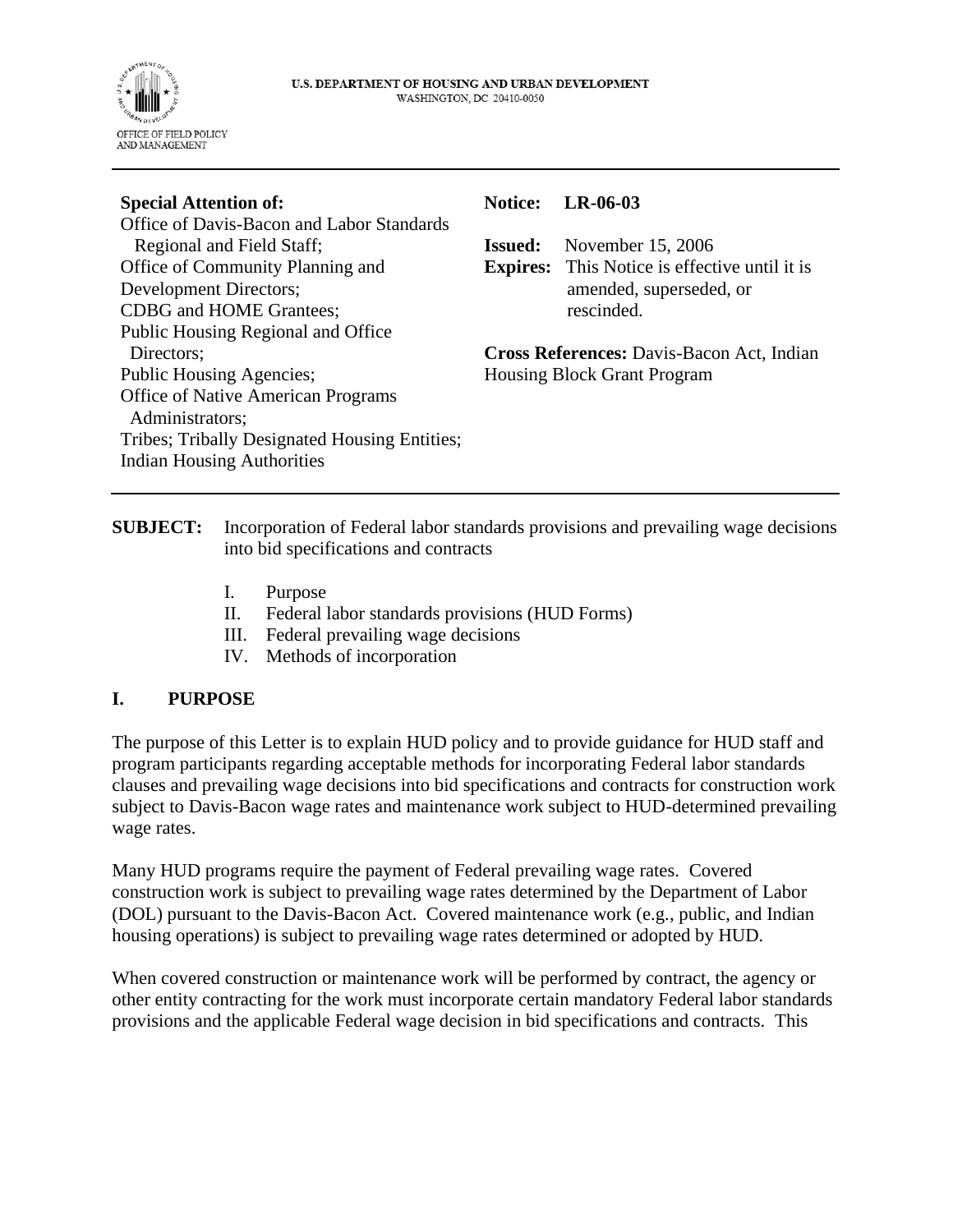Letter will discuss the acceptable means by which these provisions and wage decisions may be incorporated into these documents.<sup>1</sup>

## **II. FEDERAL LABOR STANDARDS PROVISIONS (HUD FORMS)**

HUD has developed forms which contain the contract labor standards provisions required for construction work covered by Davis-Bacon wage rates, and for maintenance work covered by HUD wage rates. These forms are available on-line at HUDClips [\(www.hudclips.org/cgi/index.cgi\)](http://www.hudclips.org/cgi/index.cgi), or in hard copy from HUD's Customer Service Center at (800)767-7468.

These HUD forms are:

- (1) HUD-2554, Supplementary Conditions to the Contract for Construction [Housing programs – Davis-Bacon wage rates]
- (2) HUD-4010, Federal Labor Standards Provisions [Community Planning and Development programs – Davis-Bacon wage rates]
- (3) HUD-5370, General Conditions of the Contract for Construction [Public Housing programs (must be used where the contract value is greater than \$100,000) – Davis-Bacon wage rates]
- (4) HUD-5370-EZ, General Conditions for Small Construction/Development Contracts [Public Housing programs (may be used in lieu of the HUD-5370 where the contract value is greater than \$2,000 but no more than \$100,000) – Davis-Bacon wage rates]
- (5) HUD-5370-C, General Conditions for Non-Construction Contracts, Section II [Public Housing programs – HUD wage rates]

*Note:* The Offices of Labor Relations and Native American Programs are working on HUD forms that will contain Federal labor standards provisions specific to Indian housing programs. Once approved and issued, these forms will also be available at HUDClips.

## **III. FEDERAL PREVAILING WAGE DECISIONS**

This Letter discusses two types of Federal prevailing wage decisions: Davis-Bacon wage decisions that are applicable to construction work; and HUD wage decisions that are applicable to public and Indian housing maintenance work.

Davis-Bacon wage decisions are available on-line at www.wdol.gov or may be obtained through HUD's Labor Relations staff.

HUD wage decisions are not yet available on-line through HUD. These may be obtained in hard-copy from HUD's Labor Relations staff.

 $1$  Note that for the Indian Housing Block Grant program, Federal labor standards provisions and Federal wage decisions are not applicable to contracts that are covered by tribally determined prevailing wage rates